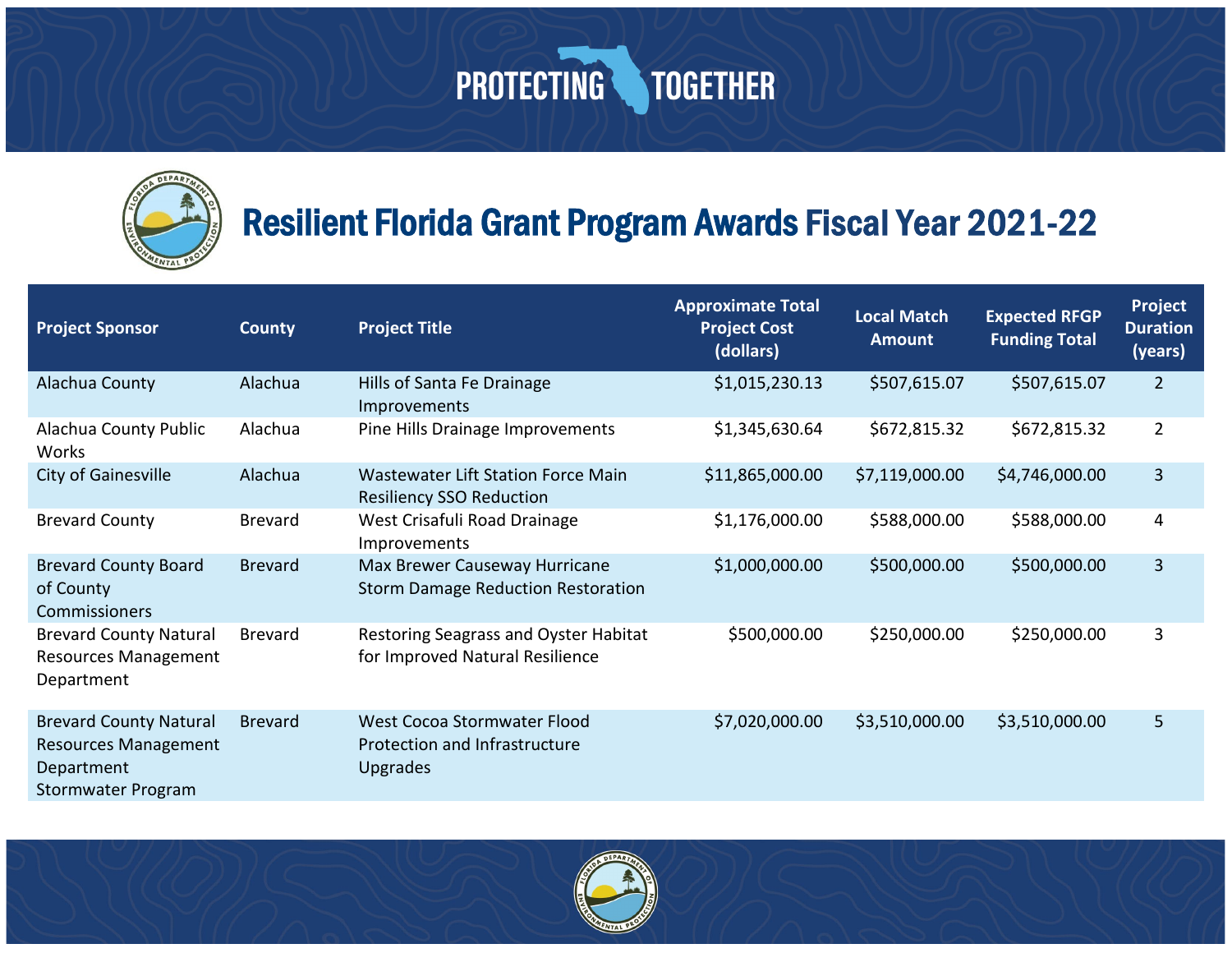| <b>Project Sponsor</b>                                    | <b>County</b>  | <b>Project Title</b>                                                                                     | <b>Approximate Total</b><br><b>Project Cost</b><br>(dollars) | <b>Local Match</b><br><b>Amount</b> | <b>Expected RFGP</b><br><b>Funding Total</b> | <b>Project</b><br><b>Duration</b><br>(years) |
|-----------------------------------------------------------|----------------|----------------------------------------------------------------------------------------------------------|--------------------------------------------------------------|-------------------------------------|----------------------------------------------|----------------------------------------------|
| City of Titusville                                        | <b>Brevard</b> | Bayview Sewage Lift Station #31                                                                          | \$2,000,000.00                                               | \$0.00                              | \$2,000,000.00                               | 3                                            |
| <b>Broward County</b><br><b>Aviation Department</b>       | <b>Broward</b> | <b>FLL Ravenwood System</b><br>Interconnection                                                           | \$11,406,888.00                                              | \$5,703,444.00                      | \$5,703,444.00                               | 3                                            |
| <b>Broward County Board</b><br>of Commissioners           | <b>Broward</b> | Installation of Dewatering Pumps at<br><b>SRA1A to Maintain Access to</b><br>Hollywood North Beach Park. | \$9,810,566.67                                               | \$9,516,249.00                      | \$294,317.00                                 | 3                                            |
| <b>Broward County Board</b><br>of County<br>Commissioners | <b>Broward</b> | C-4 Canal Conveyance Improvements                                                                        | \$932,400.00                                                 | \$466,200.00                        | \$466,200.00                                 | $\overline{2}$                               |
| <b>Broward County Parks</b><br>and Recreation             | <b>Broward</b> | Hardening Seawalls of Intracoastal at<br>Hollywood North Beach                                           | \$18,000,000.00                                              | \$0.00                              | \$18,000,000.00                              | 4                                            |
| City of Dania Beach                                       | <b>Broward</b> | SW 37th Terrace Stormwater Project                                                                       | \$750,000.00                                                 | \$375,000.00                        | \$375,000.00                                 | $\mathbf{1}$                                 |
| City of Dania Beach                                       | <b>Broward</b> | Southeast Drainage Project                                                                               | \$14,500,000.00                                              | \$11,020,000.00                     | \$3,480,000.00                               | $\overline{2}$                               |
| City of Dania Beach                                       | <b>Broward</b> | SW 54th Court Stormwater Project                                                                         | \$700,000.00                                                 | \$350,000.00                        | \$350,000.00                                 | 2 <sup>2</sup>                               |
| City of Hollywood                                         | <b>Broward</b> | <b>Tidal Flooding Mitigation and</b><br><b>Shoreline Protection</b>                                      | \$28,000,000.00                                              | \$13,888,000.00                     | \$14,112,000.00                              | 4                                            |
| City of Hollywood                                         | <b>Broward</b> | <b>A1A Pump Stations</b>                                                                                 | \$3,650,000.00                                               | \$1,825,000.00                      | \$1,825,000.00                               | 3                                            |
| City of Hollywood                                         | <b>Broward</b> | Recapture the Swale Restoration Pilot<br>Program                                                         | \$695,000.00                                                 | \$368,350.00                        | \$326,650.00                                 | 3                                            |
| City of Lauderdale Lakes                                  | <b>Broward</b> | <b>Canal Rehabilitation</b>                                                                              | \$3,000,000.00                                               | \$1,500,000.00                      | \$1,500,000.00                               | $\overline{2}$                               |
| City of Lauderdale Lakes                                  | <b>Broward</b> | Citywide Drainage Improvements                                                                           | \$7,000,000.00                                               | \$3,500,000.00                      | \$3,500,000.00                               | 3                                            |

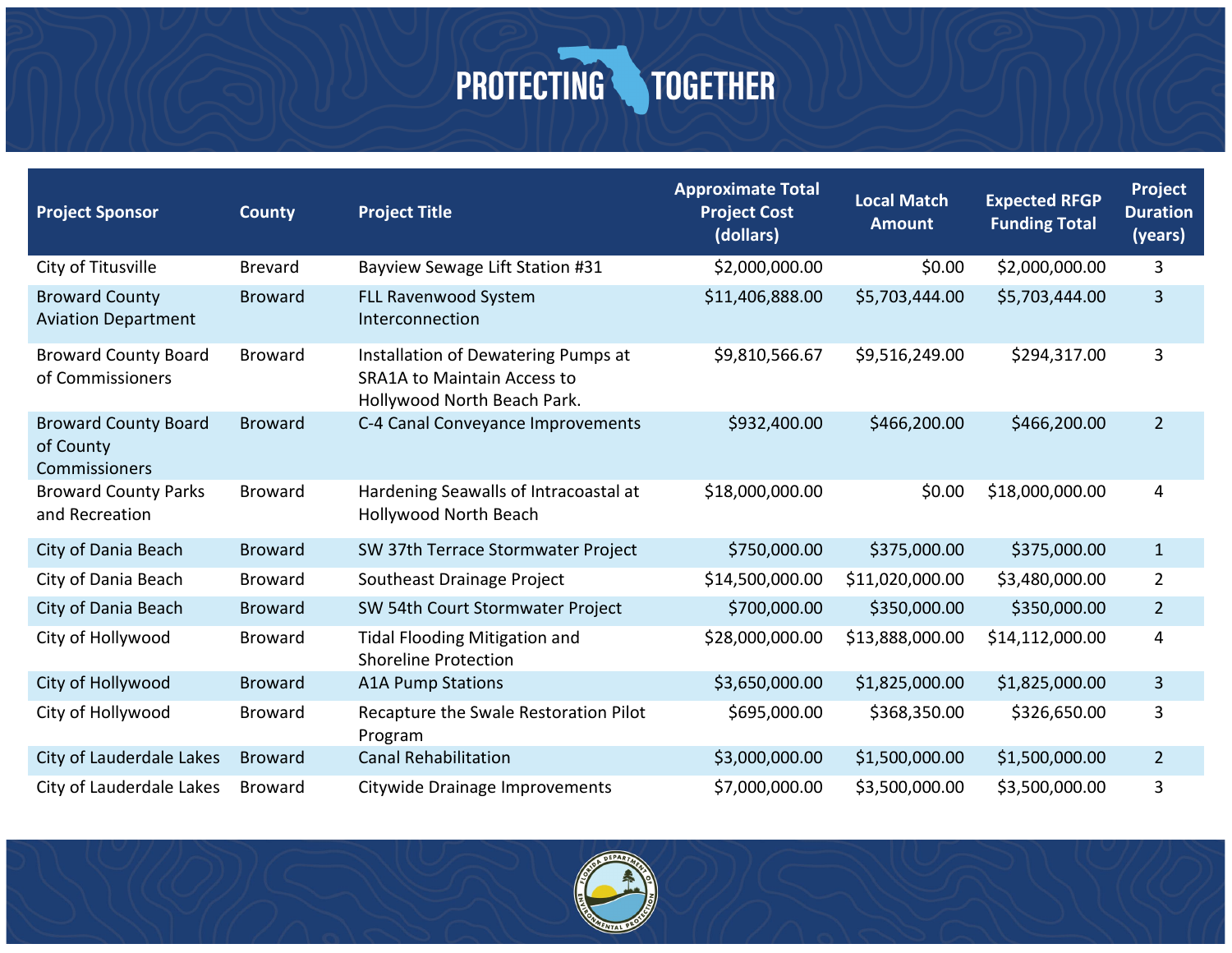| <b>Project Sponsor</b>                                            | <b>County</b>  | <b>Project Title</b>                                                    | <b>Approximate Total</b><br><b>Project Cost</b><br>(dollars) | <b>Local Match</b><br><b>Amount</b> | <b>Expected RFGP</b><br><b>Funding Total</b> | Project<br><b>Duration</b><br>(years) |
|-------------------------------------------------------------------|----------------|-------------------------------------------------------------------------|--------------------------------------------------------------|-------------------------------------|----------------------------------------------|---------------------------------------|
| City of Miramar                                                   | <b>Broward</b> | <b>Swale Regrading</b>                                                  | \$75,000.00                                                  | \$0.00                              | \$75,000.00                                  | $\mathbf{1}$                          |
| City of Sunrise                                                   | <b>Broward</b> | Sunset Strip Drainage Improvement                                       | \$3,000,000.00                                               | \$1,500,000.00                      | \$1,500,000.00                               | 4                                     |
| City of Weston                                                    | <b>Broward</b> | <b>Stormwater Enhancements</b>                                          | \$3,100,000.00                                               | \$1,550,000.00                      | \$1,550,000.00                               | $\overline{2}$                        |
| Peace River Manasota<br><b>Regional Water Supply</b><br>Authority | DeSoto         | Peace River Regional Reservoir No. 3<br>(PR3) - Preliminary Engineering | \$7,250,000.00                                               | \$5,249,000.00                      | \$2,001,000.00                               | $\mathbf{1}$                          |
| Dixie County Board of<br><b>County Commissioners</b>              | <b>Dixie</b>   | Airport and Prison Flood Abatement                                      | \$600,000.00                                                 | \$102,000.00                        | \$498,000.00                                 | $\mathbf{1}$                          |
| City of Jacksonville                                              | Duval          | <b>Stormwater Pump Station</b>                                          | \$40,000,000.00                                              | \$20,000,000.00                     | \$20,000,000.00                              | 3                                     |
| City of Jacksonville                                              | Duval          | <b>Wills Branch Dredge</b>                                              | \$2,738,234.00                                               | \$1,369,117.00                      | \$1,369,117.00                               | $\overline{2}$                        |
| City of Pensacola                                                 | Escambia       | Main Street Flooding and Adaptation                                     | \$3,982,000.00                                               | \$1,991,000.00                      | \$1,991,000.00                               | $\overline{2}$                        |
| City of Pensacola                                                 | Escambia       | 9th Avenue Flooding Retrofit                                            | \$1,174,977.00                                               | \$587,488.50                        | \$587,488.50                                 | $\overline{2}$                        |
| Escambia Board of<br><b>County Commissioners</b>                  | Escambia       | Surrey-Wishsong Pond, Outfall, and<br>Rehabilitation                    | \$375,000.00                                                 | \$337,500.00                        | \$37,500.00                                  | $\mathbf{1}$                          |
| <b>Escambia County</b>                                            | Escambia       | Ellyson Industrial Park Drainage<br>Improvements                        | \$289,736.00                                                 | \$144,868.00                        | \$144,868.00                                 | $\mathbf{1}$                          |
| <b>Escambia County Board</b><br>of County<br>Commissioners        | Escambia       | Oakfield Acres - Belle Meade Drainage<br>Improvements                   | \$1,500,000.00                                               | \$750,000.00                        | \$750,000.00                                 | $\mathbf{1}$                          |
| <b>Escambia County BOCC</b>                                       | Escambia       | Frinchez Heights (Sabra, Erwin,<br>Whitmire, Ernistene Area)            | \$700,000.00                                                 | \$350,000.00                        | \$350,000.00                                 | $\mathbf{1}$                          |

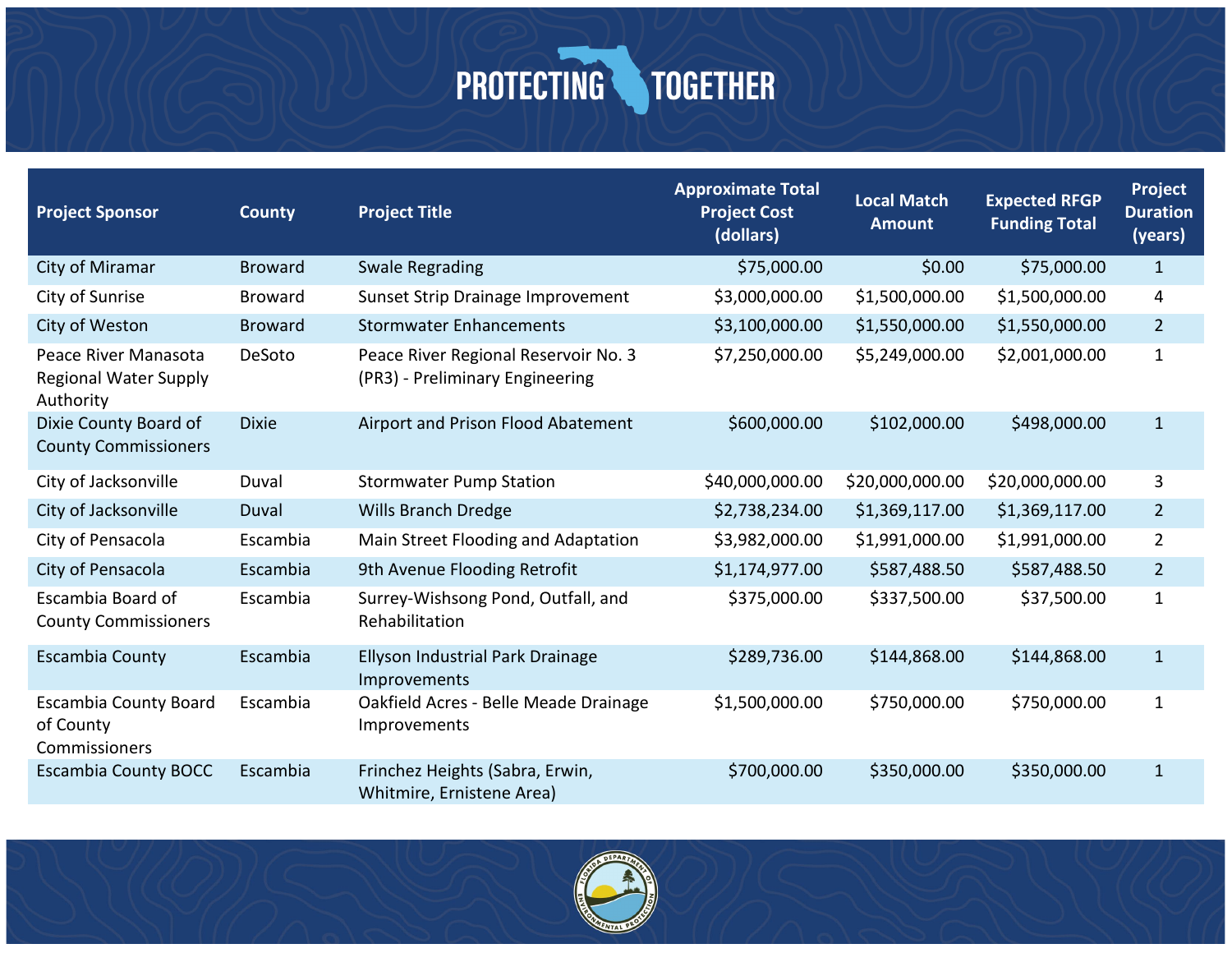| <b>Project Sponsor</b>                                                | <b>County</b> | <b>Project Title</b>                                              | <b>Approximate Total</b><br><b>Project Cost</b><br>(dollars) | <b>Local Match</b><br><b>Amount</b> | <b>Expected RFGP</b><br><b>Funding Total</b> | Project<br><b>Duration</b><br>(years) |
|-----------------------------------------------------------------------|---------------|-------------------------------------------------------------------|--------------------------------------------------------------|-------------------------------------|----------------------------------------------|---------------------------------------|
| <b>Gulf County</b>                                                    | Gulf          | Roads and Stormwater                                              | \$9,433,311.54                                               | \$47,167.00                         | \$9,386,144.98                               | 3                                     |
| <b>Hillsborough County</b><br><b>Board of County</b><br>Commissioners | Hillsborough  | Shimberg Park Parcel Flood Mitigation<br><b>Conceptual Design</b> | \$250,000.00                                                 | \$125,000.00                        | \$125,000.00                                 | $\overline{2}$                        |
| Town of Montverde                                                     | Lake          | Infrastructure Flooding Mitigation<br>Program                     | \$2,000,000.00                                               | \$200,000.00                        | \$1,800,000.00                               | $\overline{2}$                        |
| <b>Town of Greenville</b>                                             | Madison       | Southside Flooding Mitigation Project                             | \$660,000.00                                                 | \$0.00                              | \$660,000.00                                 | $\mathbf{1}$                          |
| City of Anna Maria                                                    | Manatee       | <b>City Hall Hardening Project</b>                                | \$155,465.00                                                 | \$77,732.50                         | \$77,732.50                                  | $\mathbf{1}$                          |
| City of Bradenton                                                     | Manatee       | Eastside Drainage Improvements From<br>8th Ave E to 13th Ave E    | \$2,290,000.00                                               | \$1,145,000.00                      | \$1,145,000.00                               | $\overline{3}$                        |
| Manatee County                                                        | Manatee       | Improving Resilience in Manatee<br>County                         | \$1,375,000.00                                               | \$649,000.00                        | \$726,000.00                                 | $\overline{2}$                        |
| <b>Martin County</b>                                                  | Martin        | SW Mockingbird Lane Flood Mitigation                              | \$1,620,000.00                                               | \$810,000.00                        | \$810,000.00                                 | $\overline{2}$                        |
| Town of Sewall's Point                                                | Martin        | South Sewall's Point Road Phase 3                                 | \$4,370,000.00                                               | \$950,475.00                        | \$3,419,525.00                               | $\overline{2}$                        |
| <b>Bal Harbour Village</b>                                            | Miami Dade    | <b>Stormwater Pump Station Upgrades-</b><br>Design/Construction   | \$3,000,000.00                                               | \$999,900.00                        | \$2,000,100.00                               | 3                                     |
| City of Aventura                                                      | Miami Dade    | Seawall Hardening                                                 | \$1,200,000.00                                               | \$600,000.00                        | \$600,000.00                                 | $\mathbf{1}$                          |
| City of Doral                                                         | Miami Dade    | Stormwater Improvement Project Sub<br>Basin NW 33 Street W        | \$301,644.00                                                 | \$150,822.00                        | \$150,822.00                                 | $\mathbf{1}$                          |

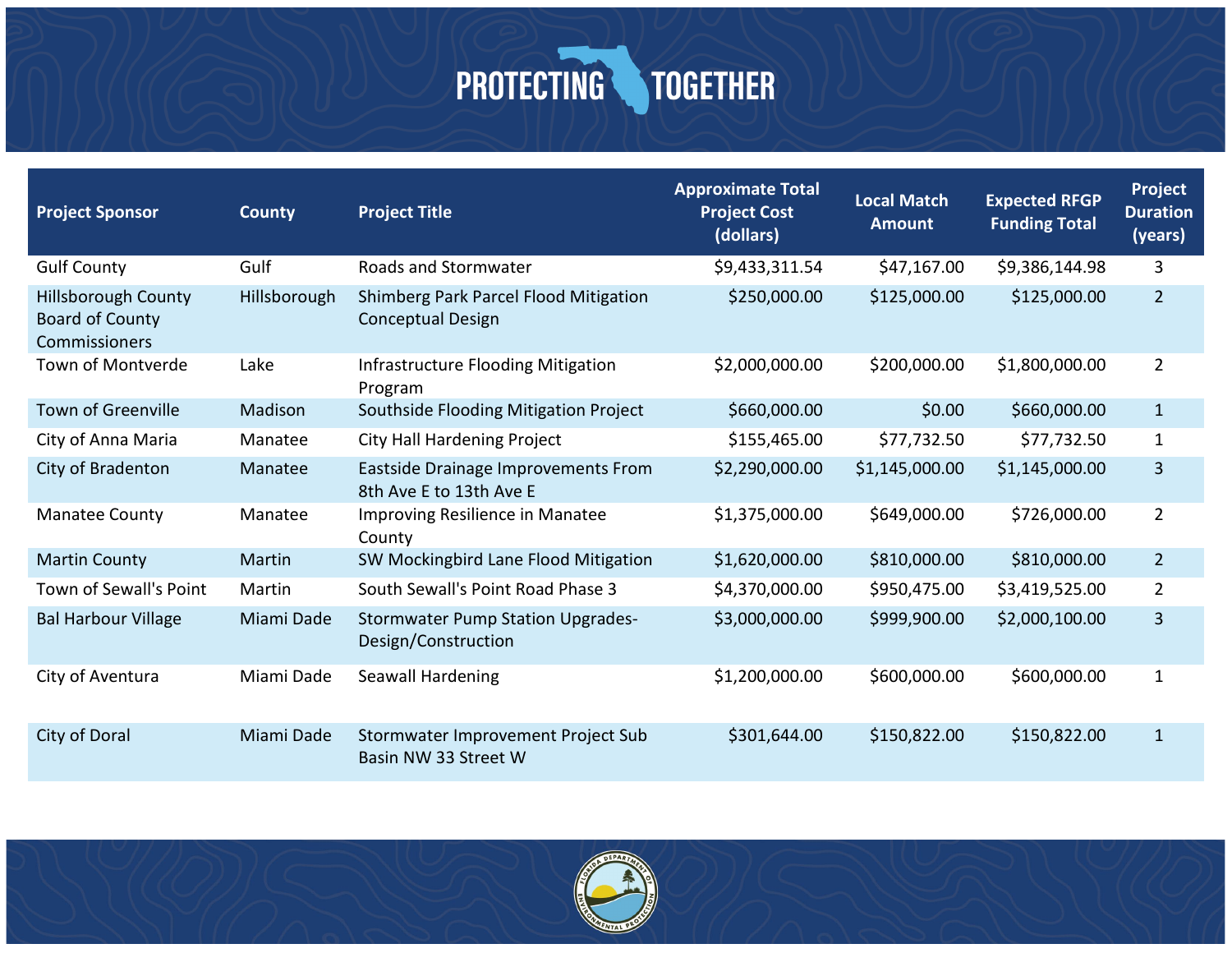| <b>Project Sponsor</b> | <b>County</b> | <b>Project Title</b>                                                                               | <b>Approximate Total</b><br><b>Project Cost</b><br>(dollars) | <b>Local Match</b><br><b>Amount</b> | <b>Expected RFGP</b><br><b>Funding Total</b> | Project<br><b>Duration</b><br>(years) |
|------------------------|---------------|----------------------------------------------------------------------------------------------------|--------------------------------------------------------------|-------------------------------------|----------------------------------------------|---------------------------------------|
| City of Homestead      | Miami Dade    | 6th Avenue Drainage Improvements                                                                   | \$2,500,000.00                                               | \$1,250,000.00                      | \$1,250,000.00                               | $\overline{2}$                        |
| City of Miami          | Miami Dade    | Design/Construction Brickell Bay Drive<br>(BBD) Seawall & Flood Improvements<br>along Biscayne Bay | \$27,255,000.00                                              | \$10,084,350.00                     | \$17,170,650.00                              | 4                                     |
| City of Miami          | Miami Dade    | Edgewater Flood Improvements (EFI) -<br>NE 4 Ave to Biscayne Bay, NE 22 to NE<br>24 St             | \$17,111,976.00                                              | \$8,555,988.00                      | \$8,555,988.00                               | 3                                     |
| City of Miami          | Miami Dade    | Design, Permitting, Construction:<br>Shorecrest South Flood Improvements<br>(SSFI)                 | \$16,067,860.00                                              | \$8,033,930.00                      | \$8,033,930.00                               | 3                                     |
| City of Miami          | Miami Dade    | Design, Permitting, Construction - East<br>Flagami Flood Improvements Project<br>(EFFI)            | \$28,876,990.00                                              | \$14,438,495.00                     | \$14,438,495.00                              | 3                                     |
| City of Miami          | Miami Dade    | Replace Seawalls -<br>Morningside/Shorecrest<br>(MS)/Biscayne Bay/Ademar<br>Canal/Davis Canal      | \$3,021,792.84                                               | \$1,510,896.42                      | \$1,510,896.42                               | $\overline{2}$                        |
| City of Miami          | Miami Dade    | <b>Brickell and Coconut Grove Seawalls</b><br>Project (S-BCG)                                      | \$1,658,529.00                                               | \$829,264.50                        | \$829,264.50                                 | 3                                     |
| City of Miami Beach    | Miami Dade    | North Beach Town Center                                                                            | \$10,000,000.00                                              | \$0.00                              | \$10,000,000.00                              | 4                                     |

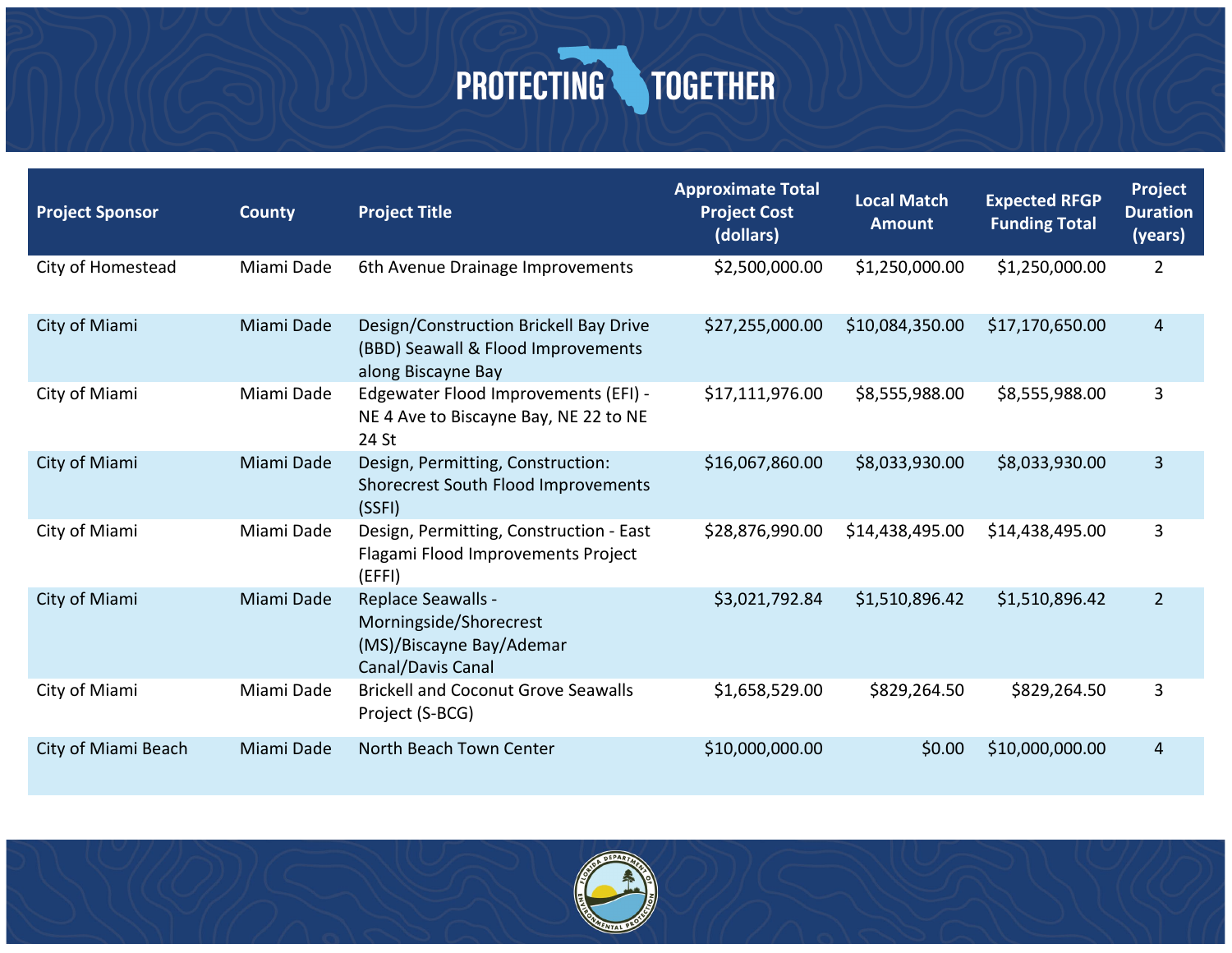| <b>Project Sponsor</b>                | <b>County</b> | <b>Project Title</b>                                                                            | <b>Approximate Total</b><br><b>Project Cost</b><br>(dollars) | <b>Local Match</b><br>Amount | <b>Expected RFGP</b><br><b>Funding Total</b> | Project<br><b>Duration</b><br>(years) |
|---------------------------------------|---------------|-------------------------------------------------------------------------------------------------|--------------------------------------------------------------|------------------------------|----------------------------------------------|---------------------------------------|
| City of Miami Beach                   | Miami Dade    | <b>Dune Enhancements</b>                                                                        | \$1,300,000.00                                               | \$299,000.00                 | \$1,001,000.00                               | $\overline{2}$                        |
| City of Miami Beach                   | Miami Dade    | <b>Citywide Gravity Sewer Mains</b><br>Replacement                                              | \$12,500,000.00                                              | \$4,875,000.00               | \$7,625,000.00                               | 5                                     |
| City of Sunny Isles<br>Beach          | Miami Dade    | Central Island Area Pump Stations and<br>Drainage Improvements                                  | \$4,000,000.00                                               | \$2,000,000.00               | \$2,000,000.00                               | $\overline{2}$                        |
| <b>Miami Dade County</b>              | Miami Dade    | Deployable Flood Barriers for Multiple<br>Miami-Dade County Flood-Prone Fire<br><b>Stations</b> | \$680,000.00                                                 | \$340,000.00                 | \$340,000.00                                 | $\mathbf{1}$                          |
| Miami Dade County,<br><b>RER-DERM</b> | Miami Dade    | Little River Basin Phase 2 -<br><b>Improvements to Raise Canal Banks</b><br>Elevations          | \$10,400,000.00                                              | \$5,200,000.00               | \$5,200,000.00                               | 4                                     |
| Miami Shores Village                  | Miami Dade    | <b>Bayfront Park Seawall Elevation</b>                                                          | \$2,000,000.00                                               | \$1,000,000.00               | \$1,000,000.00                               | 3                                     |
| Miami-Dade County                     | Miami Dade    | <b>Cutler Pit Land Acquisition Project</b>                                                      | \$600,000.00                                                 | \$300,000.00                 | \$300,000.00                                 | $\overline{2}$                        |
| Miami-Dade County                     | Miami Dade    | Water Reset - Increasing the Resiliency<br>of Drinking Water Infrastructure                     | \$20,250,000.00                                              | \$5,062,500.00               | \$15,187,500.00                              | 4                                     |
| Miami-Dade County                     | Miami Dade    | Little River Basin Phase 1 -<br><b>Improvements to Raise Canal Banks</b><br>Elevations          | \$14,000,000.00                                              | \$7,000,000.00               | \$7,000,000.00                               | 3                                     |



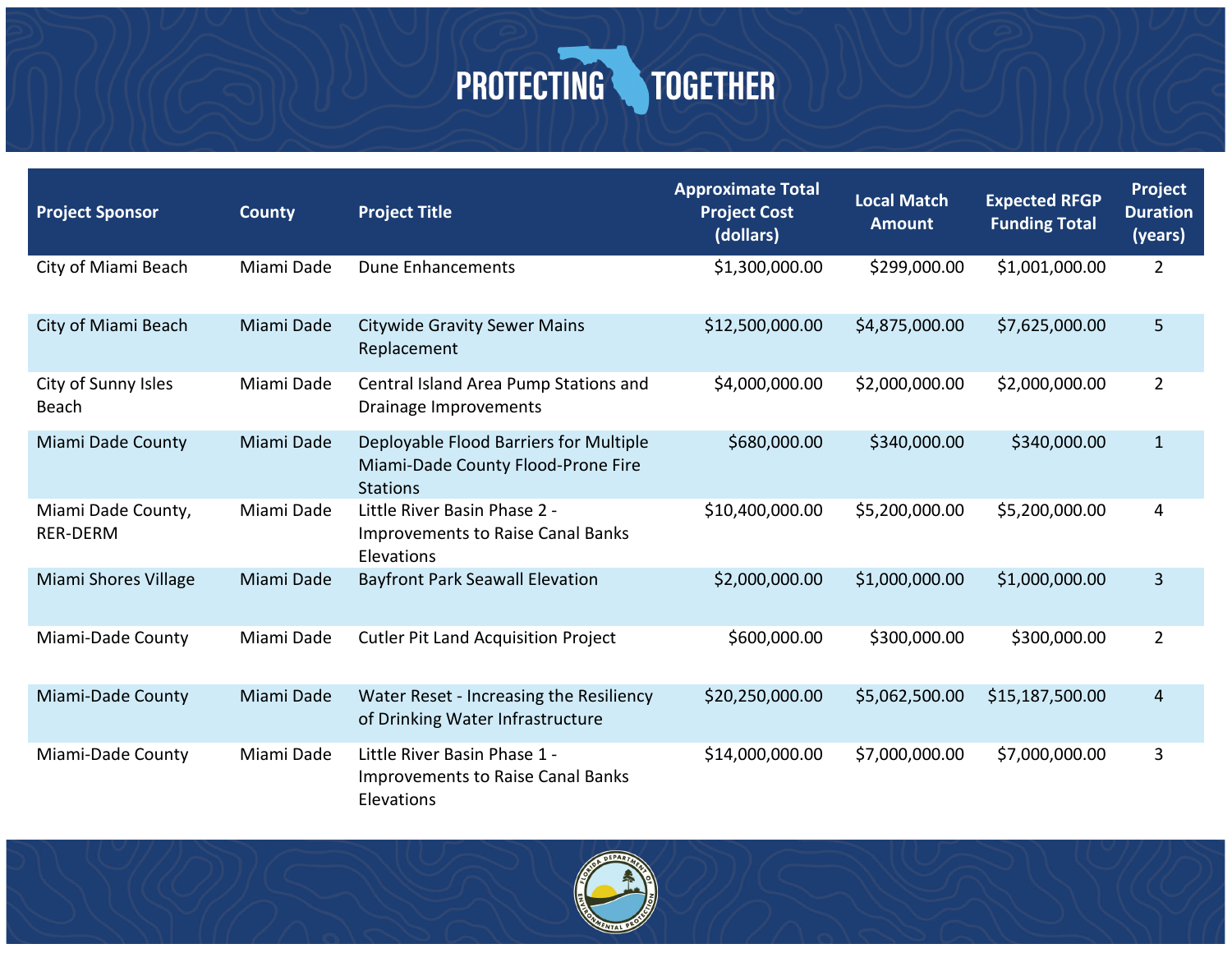| <b>Project Sponsor</b>                                                  | <b>County</b> | <b>Project Title</b>                                                                                 | <b>Approximate Total</b><br><b>Project Cost</b><br>(dollars) | <b>Local Match</b><br><b>Amount</b> | <b>Expected RFGP</b><br><b>Funding Total</b> | <b>Project</b><br><b>Duration</b><br>(years) |
|-------------------------------------------------------------------------|---------------|------------------------------------------------------------------------------------------------------|--------------------------------------------------------------|-------------------------------------|----------------------------------------------|----------------------------------------------|
| Miami-Dade County                                                       | Miami Dade    | North Dade Chiller Plant - Critical<br>Infrastructure Hardening                                      | \$600,000.00                                                 | \$300,000.00                        | \$300,000.00                                 | $\overline{2}$                               |
| Miami-Dade County                                                       | Miami Dade    | Miami-Dade County/Fairchild Tropical<br><b>Botanic Garden</b>                                        | \$25,000,000.00                                              | \$12,500,000.00                     | \$12,500,000.00                              | 3                                            |
| Miami-Dade County                                                       | Miami Dade    | <b>Schenley Park Septic to Sewer</b><br>Conversion                                                   | \$55,000,000.00                                              | \$27,500,000.00                     | \$27,500,000.00                              | 4                                            |
| Miami-Dade County                                                       | Miami Dade    | <b>County Government Center (Stephen</b><br>P. Clark Center) Stormwater Drainage<br>Improvements     | \$800,000.00                                                 | \$400,000.00                        | \$400,000.00                                 | $\overline{2}$                               |
| Miami-Dade County<br>Department of Cultural<br><b>Affairs</b>           | Miami Dade    | Flood Resiliency for North Side of<br>Vizcaya Museum and Gardens                                     | \$521,230.00                                                 | \$260,615.00                        | \$260,615.00                                 | 4                                            |
| Miami-Dade County<br>Parks, Recreation and<br>Open Spaces<br>Department | Miami Dade    | <b>Black Point Park and Marina Sea Level</b><br>Rise and Flood Mitigation Shoreline<br>Stabilization | \$1,530,000.00                                               | \$765,000.00                        | \$765,000.00                                 | 3                                            |
| Miami-Dade County<br>Parks, Recreation and<br>Open Spaces<br>Department | Miami Dade    | Haulover Park Western Shoreline Sea<br>Level Rise and Flood Mitigation                               | \$1,340,280.00                                               | \$670,140.00                        | \$670,140.00                                 | 3                                            |

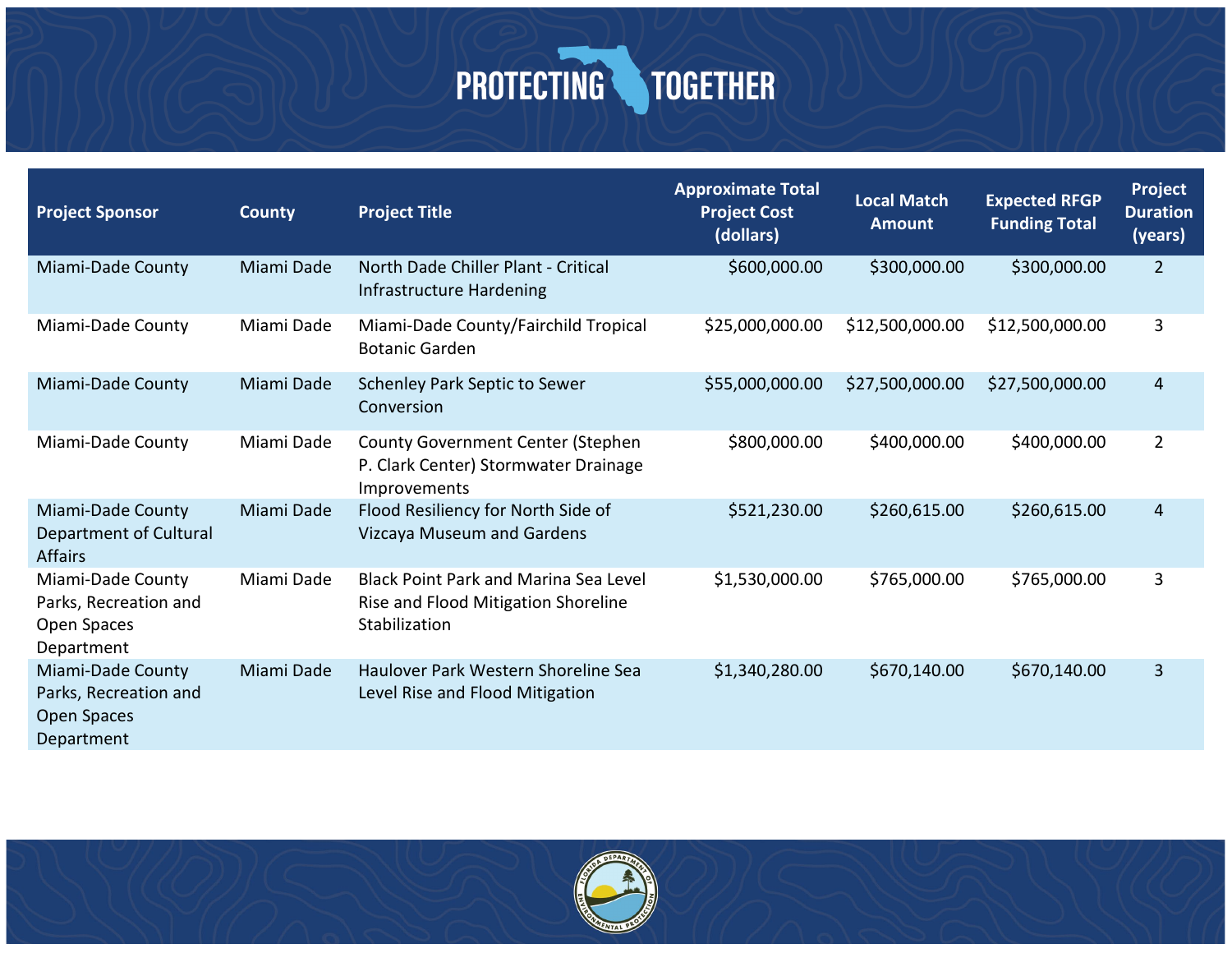| <b>Project Sponsor</b>                                                           | <b>County</b> | <b>Project Title</b>                                                          | <b>Approximate Total</b><br><b>Project Cost</b><br>(dollars) | <b>Local Match</b><br><b>Amount</b> | <b>Expected RFGP</b><br><b>Funding Total</b> | Project<br><b>Duration</b><br>(years) |
|----------------------------------------------------------------------------------|---------------|-------------------------------------------------------------------------------|--------------------------------------------------------------|-------------------------------------|----------------------------------------------|---------------------------------------|
| Miami-Dade County,<br>Department of<br>Transportation and<br><b>Public Works</b> | Miami Dade    | Elevation of Roadway, Infrastructure,<br>and Drainage Resilience Improvements | \$15,000,000.00                                              | \$7,500,000.00                      | \$7,500,000.00                               | 3                                     |
| North Bay Village                                                                | Miami Dade    | North Bay Village Coastal Resiliency                                          | \$15,000,000.00                                              | \$12,000,000.00                     | \$3,000,000.00                               | 3                                     |
| Town of Bay Harbor<br>Islands                                                    | Miami Dade    | Seawall Replacement                                                           | \$225,000.00                                                 | \$0.00                              | \$225,000.00                                 | $\overline{2}$                        |
| Town of Bay Harbor<br>Islands                                                    | Miami Dade    | West Bay Harbor Terrace Stormwater<br>Improvements                            | \$310,000.00                                                 | \$0.00                              | \$310,000.00                                 | $\overline{2}$                        |
| Town of Cutler Bay                                                               | Miami Dade    | <b>Cutler Bay Canal Bank Restoration</b><br>Project                           | \$1,500,000.00                                               | \$750,000.00                        | \$750,000.00                                 | 3                                     |
| Town of Golden Beach                                                             | Miami Dade    | Pump Station at Tweddle Park                                                  | \$1,000,000.00                                               | \$500,000.00                        | \$500,000.00                                 | $\overline{2}$                        |
| Town of Surfside                                                                 | Miami Dade    | Surfside's Collins Avenue Water Main<br><b>Replacement Design Phase</b>       | \$340,205.00                                                 | \$122,474.00                        | \$217,731.00                                 | $\mathbf{1}$                          |
| Village of El Portal                                                             | Miami Dade    | El Jardin Storm Water Improvements                                            | \$1,748,986.00                                               | \$822,023.42                        | \$926,962.58                                 | 3                                     |
| City of Key Colony<br>Beach                                                      | Monroe        | <b>Public Safety Facility Hardening</b>                                       | \$6,714,292.00                                               | \$4,431,432.72                      | \$2,282,859.28                               | $\overline{2}$                        |

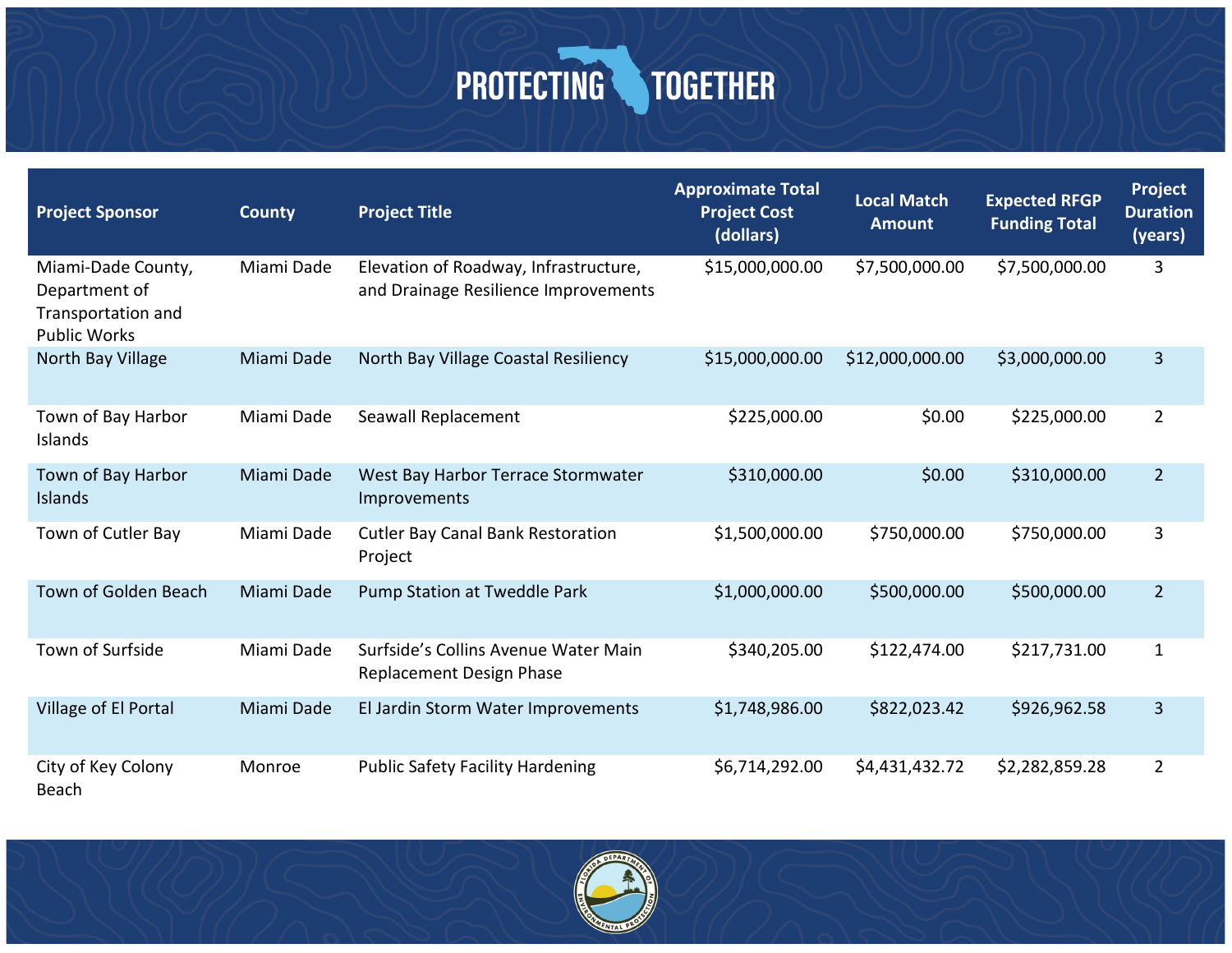| <b>Project Sponsor</b>                      | <b>County</b> | <b>Project Title</b>                                                                                      | <b>Approximate Total</b><br><b>Project Cost</b><br>(dollars) | <b>Local Match</b><br><b>Amount</b> | <b>Expected RFGP</b><br><b>Funding Total</b> | <b>Project</b><br><b>Duration</b><br>(years) |
|---------------------------------------------|---------------|-----------------------------------------------------------------------------------------------------------|--------------------------------------------------------------|-------------------------------------|----------------------------------------------|----------------------------------------------|
| Islamorada, Village of<br>Islands           | Monroe        | <b>Founders Park Breakwater Restoration</b>                                                               | \$1,903,754.00                                               | \$0.00                              | \$1,903,754.00                               | $\overline{2}$                               |
| Monroe County                               | Monroe        | Harry Harris Park Resilient Redesign                                                                      | \$200,000.00                                                 | \$100,000.00                        | \$100,000.00                                 | $\overline{2}$                               |
| Village of Islamorada                       | Monroe        | <b>Islamorada Transmission Main</b><br>Adaptation                                                         | \$35,000,000.00                                              | \$17,500,000.00                     | \$17,500,000.00                              | 3                                            |
| City of Fernandina<br><b>Beach</b>          | Nassau        | Historic Fernandina Beach Area 6<br>Drainage Project                                                      | \$725,000.00                                                 | \$199,375.00                        | \$525,625.00                                 | $\overline{2}$                               |
| City of Belle Isle                          | Orange        | Sol Avenue Rebuild                                                                                        | \$492,155.00                                                 | \$295,293.00                        | \$196,862.00                                 | $\mathbf{1}$                                 |
| City of Lake Worth<br><b>Beach</b>          | Palm Beach    | South Palm Park Sea Level Rise<br>Mitigation                                                              | \$600,000.00                                                 | \$300,000.00                        | \$300,000.00                                 | 3                                            |
| City of Lake Worth<br><b>Beach</b>          | Palm Beach    | Eden Place Sea Level Rise Mitigation                                                                      | \$600,000.00                                                 | \$300,000.00                        | \$300,000.00                                 | 3                                            |
| City of West Palm Beach                     | Palm Beach    | Flagler Drive Area Underground<br><b>Utilities Hardening</b>                                              | \$1,500,000.00                                               | \$750,000.00                        | \$750,000.00                                 | $\mathbf{1}$                                 |
| Palm Beach County                           | Palm Beach    | Australian Avenue Drainage<br>Improvements                                                                | \$31,063,067.44                                              | \$17,705,949.00                     | \$13,357,119.00                              | 3                                            |
| Palm Beach County                           | Palm Beach    | M-2 Bypass                                                                                                | \$389,324.00                                                 | \$194,662.00                        | \$194,662.00                                 | $\overline{2}$                               |
| Palm Beach County<br><b>Water Utilities</b> | Palm Beach    | Western Region Wastewater<br><b>Treatment Facility (WRWWTF)</b><br><b>Operations Building Replacement</b> | \$7,945,590.00                                               | \$238,367.70                        | \$7,707,222.30                               | 3                                            |

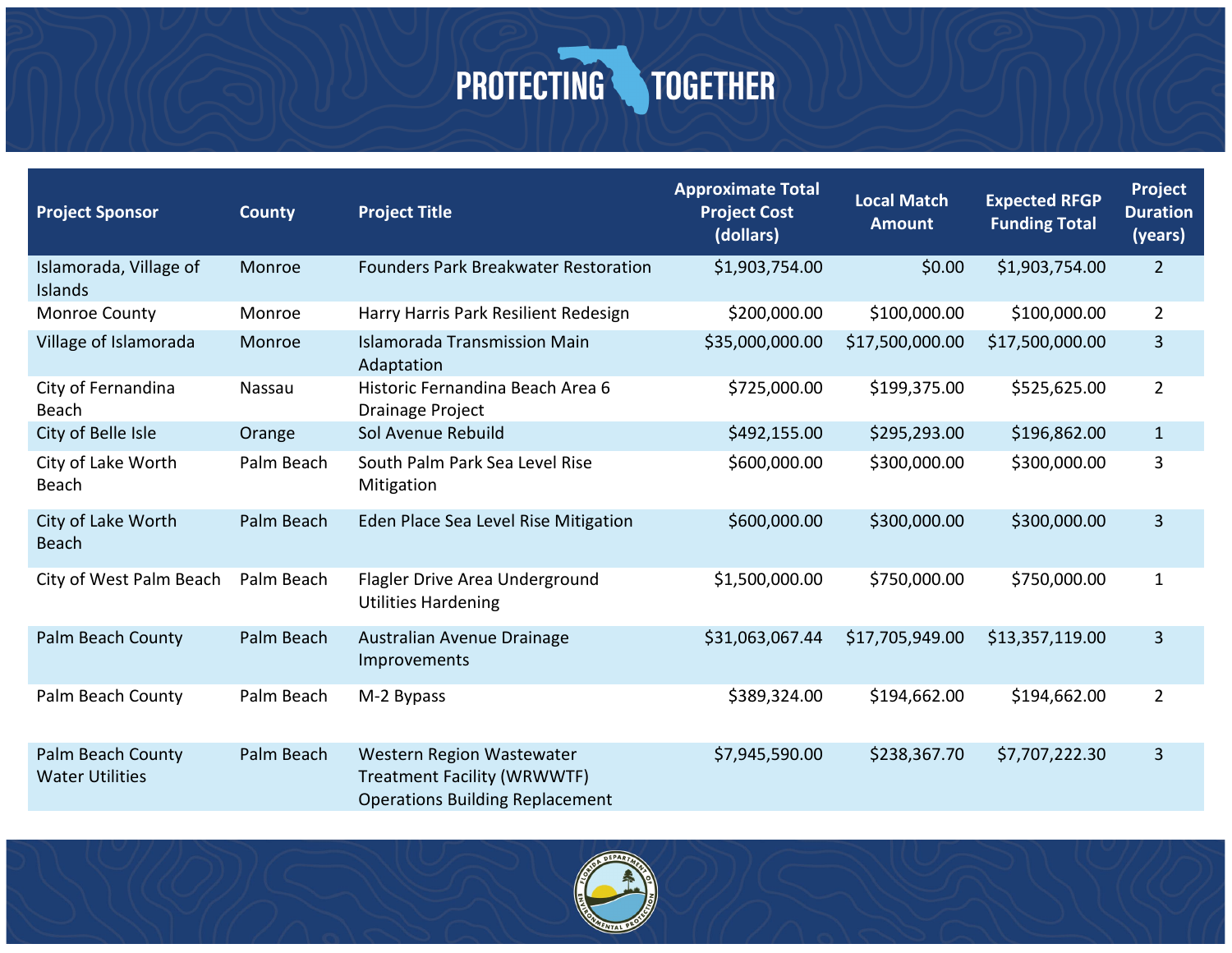| <b>Project Sponsor</b>                      | <b>County</b>   | <b>Project Title</b>                                                        | <b>Approximate Total</b><br><b>Project Cost</b><br>(dollars) | <b>Local Match</b><br><b>Amount</b> | <b>Expected RFGP</b><br><b>Funding Total</b> | <b>Project</b><br><b>Duration</b><br>(years) |
|---------------------------------------------|-----------------|-----------------------------------------------------------------------------|--------------------------------------------------------------|-------------------------------------|----------------------------------------------|----------------------------------------------|
| Palm Beach County<br><b>Water Utilities</b> | Palm Beach      | Wastewater Lift Station LS 0637<br>Hardening Improvements                   | \$500,000.00                                                 | \$250,000.00                        | \$250,000.00                                 | 3                                            |
| Town of Hypoluxo                            | Palm Beach      | Septic to Sewer Conversion                                                  | \$1,437,500.00                                               | \$733,125.00                        | \$704,375.00                                 | $\overline{2}$                               |
| Town of Juno Beach                          | Palm Beach      | Universe Boulevard                                                          | \$2,100,000.00                                               | \$1,050,000.00                      | \$1,050,000.00                               | $\overline{2}$                               |
| <b>Town of Lake Park</b>                    | Palm Beach      | Storm Water Master Plan 5% Roadway<br><b>Bioswales Program</b>              | \$553,758.54                                                 | \$0.00                              | \$553,758.54                                 | $\overline{2}$                               |
| Village of Wellington                       | Palm Beach      | <b>Environmental Preserve at Marjorie</b><br>Stoneman Douglas Habitat       | \$3,403,266.00                                               | \$1,701,633.00                      | \$1,701,633.00                               | $\overline{2}$                               |
| City of New Port Richey                     | Pasco           | South Gateway Inundation Park                                               | \$1,600,000.00                                               | \$800,000.00                        | \$800,000.00                                 | 3                                            |
| City of Gulfport                            | Pinellas        | <b>Gulfport Marina Living Shoreline</b><br>Project - Phase I                | \$350,000.00                                                 | \$175,000.00                        | \$175,000.00                                 | $\overline{2}$                               |
| City of Treasure Island                     | <b>Pinellas</b> | Living Shoreline and Resiliency Project                                     | \$2,300,000.00                                               | \$805,000.00                        | \$1,495,000.00                               | $\overline{2}$                               |
| <b>Pinellas County</b>                      | Pinellas        | Philippe Park Living Shoreline Oyster<br><b>Reef Wave Attenuation</b>       | \$323,000.00                                                 | \$193,800.00                        | \$129,200.00                                 | $\mathbf{1}$                                 |
| <b>Pinellas County Utilities</b>            | <b>Pinellas</b> | <b>Mobile Home Park Wastewater</b><br><b>Collection System Improvements</b> | \$25,000,000.00                                              | \$0.00                              | \$25,000,000.00                              | 5                                            |
| <b>Pinellas County Utilities</b>            | Pinellas        | Utilities Reliability Improvements                                          | \$10,165,237.00                                              | \$6,729,387.00                      | \$3,435,850.00                               | 3                                            |

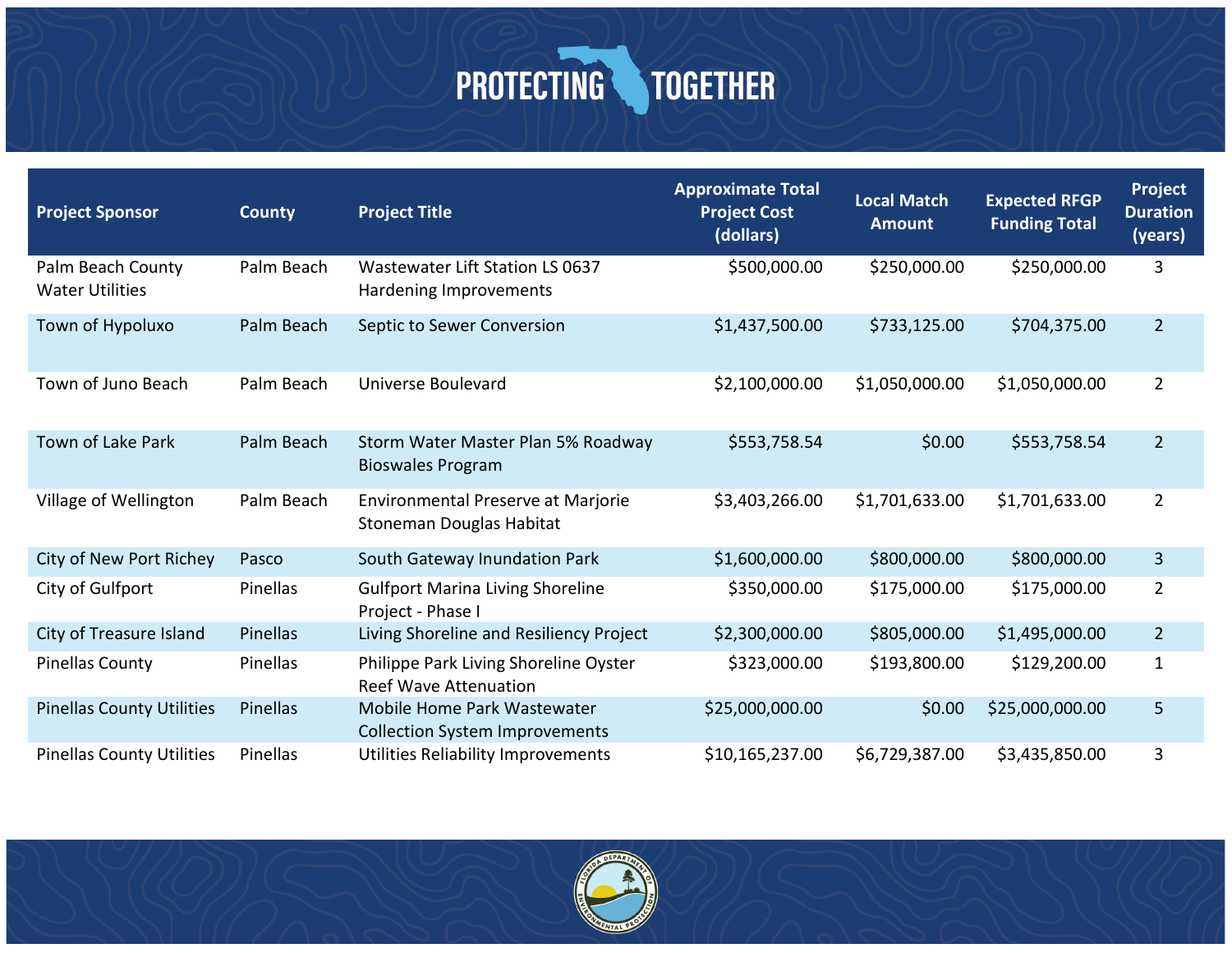| <b>Project Sponsor</b>                             | <b>County</b> | <b>Project Title</b>                                                                          | <b>Approximate Total</b><br><b>Project Cost</b><br>(dollars) | <b>Local Match</b><br><b>Amount</b> | <b>Expected RFGP</b><br><b>Funding Total</b> | Project<br><b>Duration</b><br>(years) |
|----------------------------------------------------|---------------|-----------------------------------------------------------------------------------------------|--------------------------------------------------------------|-------------------------------------|----------------------------------------------|---------------------------------------|
| Polk County Parks &<br><b>Natural Resources</b>    | Polk          | Restoring Historic Wetlands - Minimize<br>Flood Risk in the Peace Creek Canal<br><b>Basin</b> | \$15,000,000.00                                              | \$7,950,000.00                      | \$7,050,000.00                               | $\overline{4}$                        |
| Santa Rosa County                                  | Santa Rosa    | Floridatown Park Living Shoreline<br>Implementation                                           | \$800,057.00                                                 | \$0.00                              | \$800,057.00                                 | $\mathbf{1}$                          |
| City of St. Augustine                              | St. Johns     | <b>Tidal Backflow Prevention</b><br>Improvements                                              | \$461,282.00                                                 | \$230,641.00                        | \$230,641.00                                 | 4                                     |
| City of St. Augustine                              | St. Johns     | Lake Maria Sanchez Flood<br>Mitigation/Drainage Improvements                                  | \$29,830,178.00                                              | \$11,037,165.86                     | \$18,793,012.14                              | 3                                     |
| City of St. Augustine                              | St. Johns     | <b>Flood Mitigation/Drainage</b><br>Improvements for Court Theophelia<br>Neighborhood         | \$2,581,600.00                                               | \$0.00                              | \$2,581,600.00                               | $\overline{4}$                        |
| City of St. Augustine                              | St. Johns     | South Whitney - West King Street<br><b>Flood Mitigation</b>                                   | \$1,822,600.00                                               | \$619,684.00                        | \$1,202,916.00                               | $\overline{2}$                        |
| City of St. Augustine                              | St. Johns     | <b>Groundwater Monitoring Network for</b><br>Sea Level Rise Impacts                           | \$217,100.00                                                 | \$15,197.00                         | \$201,903.00                                 | 3                                     |
| City of St. Augustine                              | St. Johns     | Inlet Drive Shoreline Resiliency                                                              | \$711,090.00                                                 | \$0.00                              | \$711,090.00                                 | 4                                     |
| City of St. Augustine                              | St. Johns     | South Davis Shores Flood<br>Mitigation/Drainage Improvements                                  | \$2,797,000.00                                               | \$0.00                              | \$2,797,000.00                               | $\overline{4}$                        |
| Wakulla County Board<br>of County<br>Commissioners | Wakulla       | <b>Coastal Evacuation Route</b><br>Improvement                                                | \$459,547.00                                                 | \$0.00                              | \$459,547.00                                 | $\overline{2}$                        |